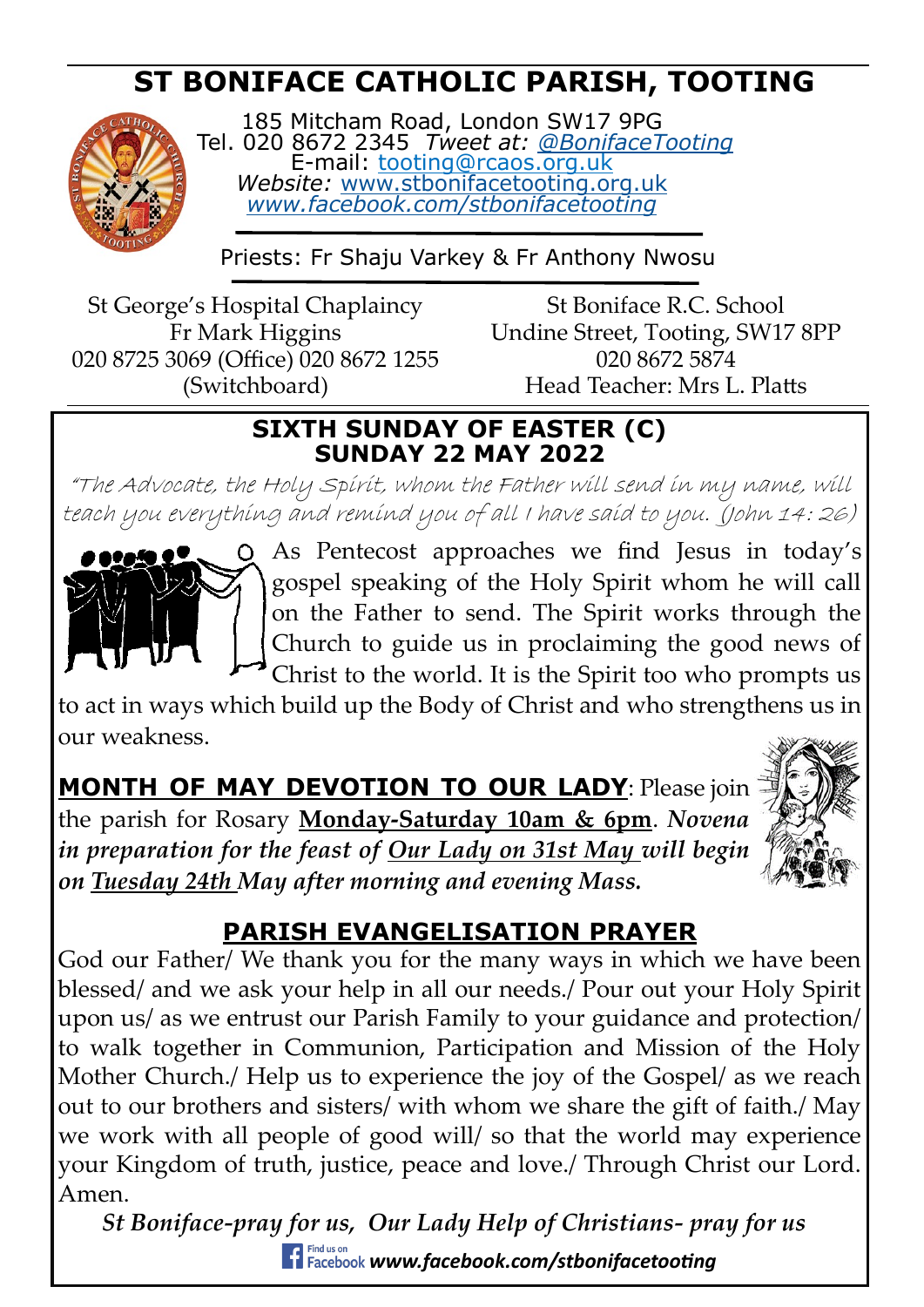#### **ENTRANCE ANTIPHON**

Proclaim a joyful sound and let it be heard; proclaim to the ends of the earth: The Lord has freed his people, alleluia.

**THE GLORIA Glory to God in the highest, and on earth peace to people of good will. We praise you, we bless you, we adore you, we glorify you, we give you thanks for your great glory, Lord God, heavenly King, O God, almighty Father. Lord Jesus Christ, Only Begotten Son, Lord God, Lamb of God, Son of the Father, you take away the sins of the world, have mercy on us; you take away the sins of the world, receive our prayer; you are seated at the right hand of the Father, have mercy on us. For you alone are the Holy One, you alone are the Lord, you alone are the Most High, Jesus Christ, with the Holy Spirit, in the glory of God the Father. Amen** 

#### **LITURGY OF THE WORD**

#### **FIRST READING Acts 15:1-2,22-29**

#### **A reading from the Acts of the Apostles**

Some men came down from Judaea and taught the brothers, 'Unless you have yourselves circumcised in the tradition of Moses you cannot be saved.' This led to disagreement, and after Paul and Barnabas had had a long argument with these men it was arranged that Paul and Barnabas and others of the church should go up to Jerusalem and discuss the problem with the apostles and elders. Then the apostles and elders decided to choose delegates to send to Antioch with Paul and Barnabas; the whole church concurred with this. They chose Judas known as Barsabbas and Silas, both leading men in the brotherhood, and gave them this letter to take with them: 'The apostles and elders, your brothers, send greetings to the brothers of pagan birth in Antioch, Syria and Cilicia. We hear that some of our members have disturbed you with their demands and have unsettled your minds. They acted without any authority from us; and so we have decided unanimously to elect delegates and to send them to you with Barnabas and Paul, men we highly respect who have dedicated their lives to the name of our Lord Jesus Christ. Accordingly we are sending you Judas and Silas, who will confirm by word of mouth what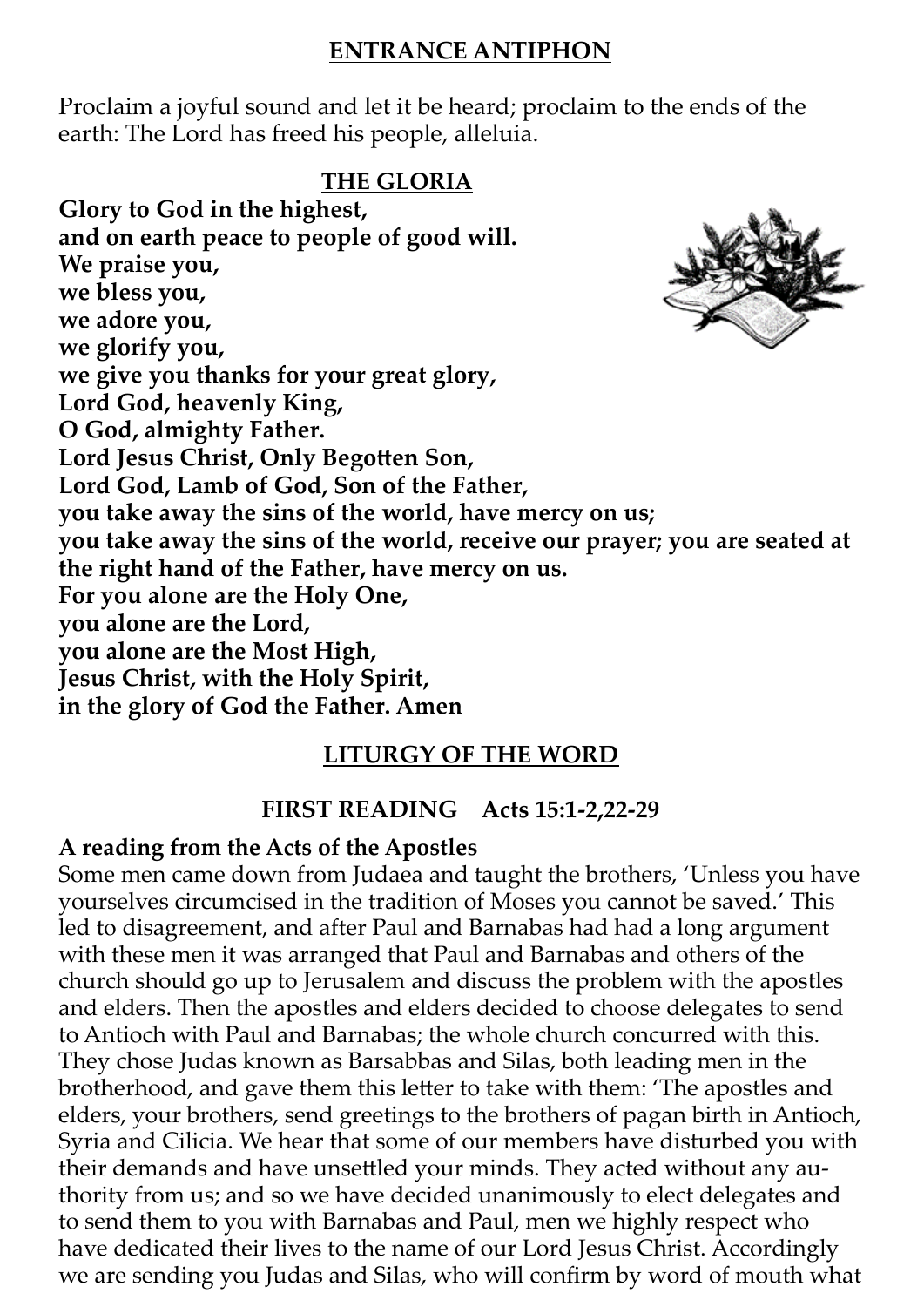we have written in this letter. It has been decided by the Holy Spirit and by ourselves not to saddle you with any burden beyond these essentials: you are to abstain from food sacrificed to idols; from blood, from the meat of strangled animals and from fornication. Avoid these, and you will do what is right. Farewell.'

The word of the Lord. *R. Thanks be to God*

### **RESPONSORIAL PSALM 66(67):2-3,5-6,8**

#### *R. Let the peoples praise you, O God; let all the peoples praise you.*

O God, be gracious and bless us and let your face shed its light upon us. So will your ways be known upon earth and all nations learn your saving help. *R*

Let the nations be glad and exult for you rule the world with justice. With fairness you rule the peoples, you guide the nations on earth. *R*

Let the peoples praise you, O God; let all the peoples praise you. May God still give us his blessing till the ends of the earth revere him. *R*

### **SECOND READING Apocalypse 21:10-14,22-23**

## *A reading from the first book of the* **Apocalypse**

In the spirit, the angel took me to the top of an enormous high mountain and showed me Jerusalem, the holy city, coming down from God out of heaven. It had all the radiant glory of God and glittered like some precious jewel of crystal-clear diamond. The walls of it were of a great height, and had twelve gates; at each of the twelve gates there was an angel, and over the gates were written the names of the twelve tribes of Israel; on the east there were three gates, on the north three gates, on the south three gates, and on the west three gates. The city walls stood on twelve foundation stones, each one of which bore the name of one of the twelve apostles of the Lamb. I saw that there was no temple in the city since the Lord God Almighty and the Lamb were themselves the temple, and the city did not need the sun or the moon for light, since it was lit by the radiant glory of God and the Lamb was a lighted torch for it.

The word of the Lord. *R. Thanks be to God* 

## **GOSPEL ACCLAMATION**

*Alleluia, alleluia! Jesus said: 'If anyone loves me he will keep my word, and my Father will love him, and we shall come to him.' Alleluia!*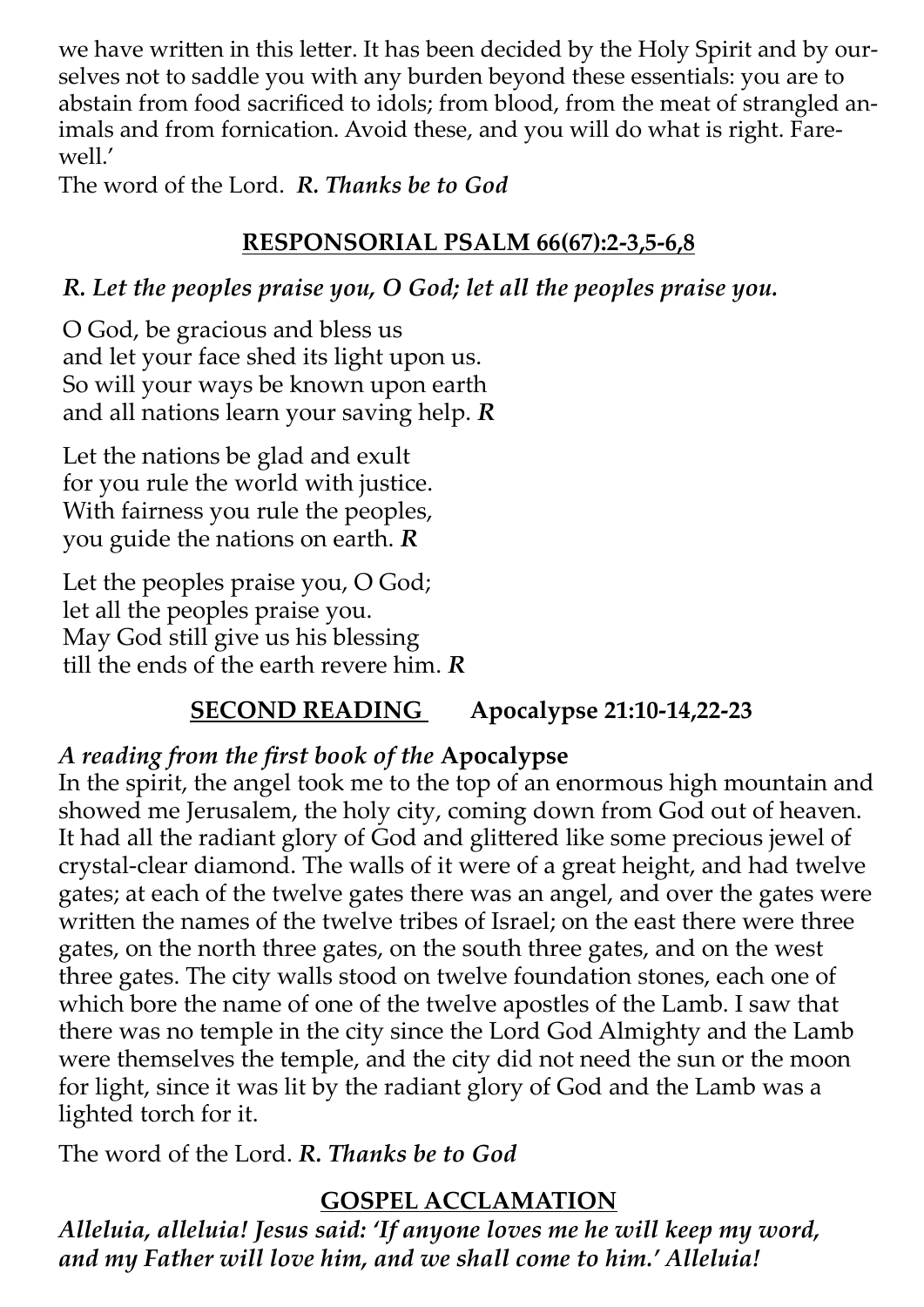#### **THE NICENE CREED**

**I believe in one God, the Father almighty, maker of heaven and earth, of all things visible and invisible.**

**I believe in one Lord Jesus Christ, the Only Begotten Son of God, born of the Father before all ages. God from God, Light from Light, true God from true God, begotten, not made, consubstantial with the Father; Through him all things were made.
For us men and for our salvation he came down from heaven, and by the Holy Spirit (all bow)** *was incarnate of the Virgin Mary, and became man.*

**For our sake he was crucified under Pontius Pilate, he suffered death and was buried, and rose again on the third day in accordance with the Scriptures. He ascended into heaven and is seated at the right hand of the Father. He will come again in glory to judge the living and the dead and his kingdom will have no end.**

**I believe in the Holy Spirit, the Lord, the giver of life, who proceeds from the Father and the Son, who with the Father and the Son is adored and glorified, who has spoken through the prophets.**

**I believe in one, holy, catholic, and apostolic Church. I confess one baptism for the forgiveness of sins and I look forward to the resurrection of the dead and the life of the world to come. Amen.**

### **THE LITURGY OF THE EUCHARIST**

**THE MYSTERY OF FAITH:** *When we eat this Bread and drink this Cup, we proclaim your Death, O Lord, until you come again.* 

### **COMMUNION ANTIPHON***:*

If you love me, keep my commandments, says the Lord, and I will ask the Father *and he will send you another Paraclete, to abide with you for ever, alleluia..* 

## **PARISH INFORMATION, FAITH NEWS & MISSION**

**QUIZ NIGHT: Social Group is organising a Quiz Night on Saturday 28th May 7.15pm in the Café to raise money to support people of Ukraine.**

**PARISH ALTAR SERVERS & YOUTH DAY:** *Is Next Sunday* 

*29th May. Mass at 3pm followed by meal & celebrations for them and their families in the hall. All parish is invited.*





**NEW ALTAR SERVERS***: Those who wish to join the ministry of Altar Servers, please fill in a form and hand it over to a priest. Training will be on this Saturday 28th May at 5pm and they will be inducted to the ministry on Next Sunday 29th at 3pm Mass.* 

**POLISH MASS: Parish is going to start Mass in Polish language on the first Sunday of the month at 4pm– from Sunday 3rd July. And Mass for KERALA COMMUNITY on the third Sunday of the month at 4pmstarting from Sunday 19th June.**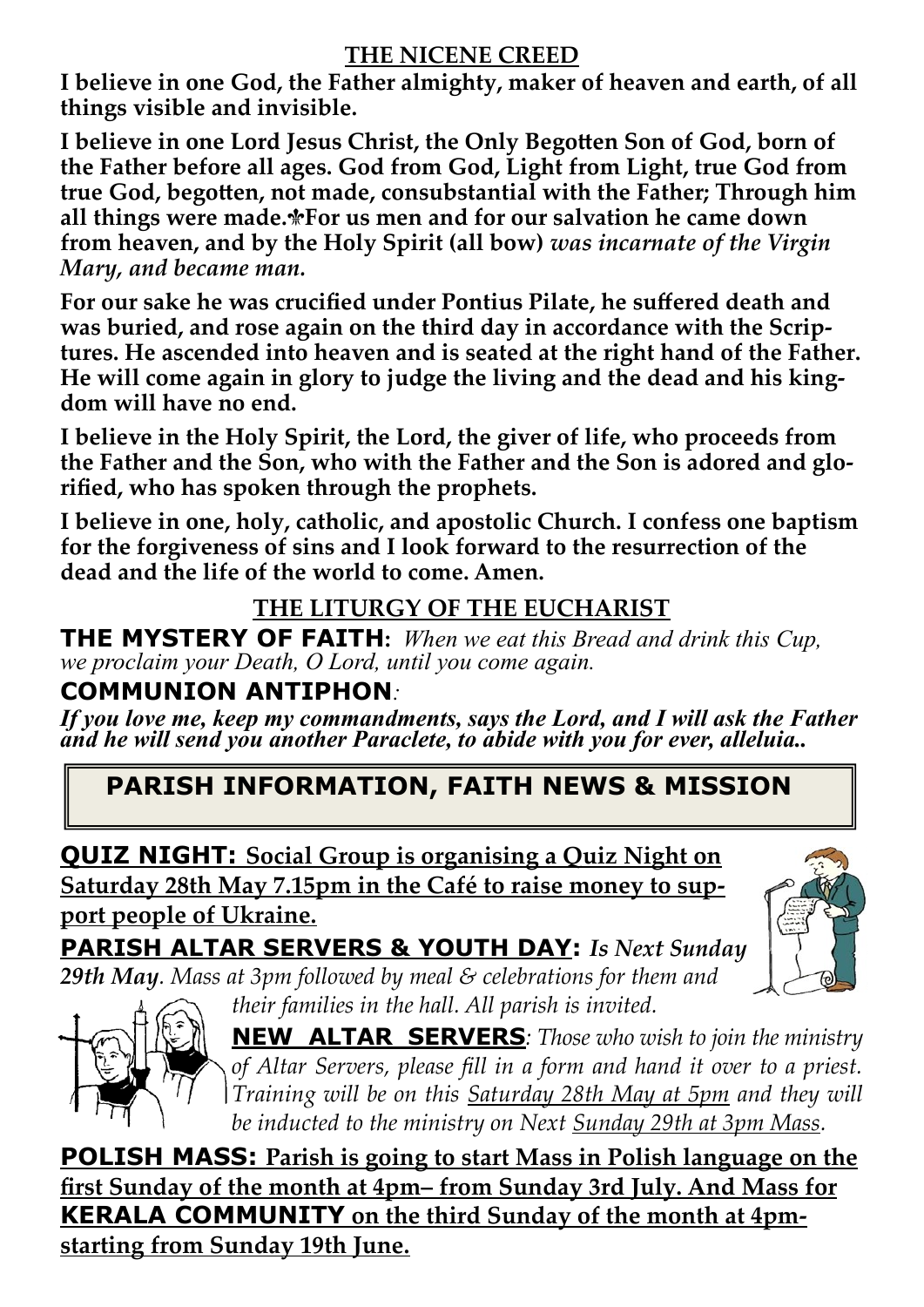**ROSARY SUNDAY:** *Is on this Sunday 22nd May.* On this day, Rosary will be prayed 3.45pm to 6.25pm for the parish, our family and the world in different languages: In Konkani 3.45pm - 4.05pm, In Tamil 4.05pm - 4.25pm, In Polish 4.25pm– 4.45pm, In French 4.45pm-5.05pm, In Malayalam 5.05pm-5.30pm, Spanish 5.30pm-5.50pm, in Philippino 5.50pm to 6.10pm and in English at 6.10pm followed by Mass at 6.30pm.



**GIFT AID SCHEME NEW BOX OF ENVELOPES**: Come into use on the **first weekend in June**. The Gift Aid organisers will be in the porch to hand out these box of envelopes before and after all Masses **this weekend (21/22 May) and next weekend (28/29 May**). Thanks to all Gift Aid donors, the **Parish received a tax rebate of about £24,000** from HM Revenue & Customs for the financial year 2021/22. *We appeal to parishioners who are taxpayers to join the Gift Aid Scheme, if they have not done so already. This will enable the Parish to reclaim a tax rebate amounting to 25% of their donations from the income tax they have already paid on their income. Standing order forms will be available for completion by existing and new members who wish to do so.*

**PARISH EVANGELISATION PROGRAMME:** Thank you very much for your tremendous support for our Parish Evangelisation Programme*. Marriage & Family Life, Seniors will make their presentation on 28/29th May -Sick, Housebound, hospital chaplaincy on 4/5 June, -Maintenance and Health & Safety on 11/12 June and Communication on 18/19 June.*

**YOUTH PROGRAMMES: Cake sale on Sunday 10th July** and a B**aking Session on Saturday 9th at 3pm.** Cooking Skills on **Tuesday 16th August** at 4pm. Practical *self*-*defence classes* for age group 13-16 years on **Saturday 17th September 10am—11am & 24th September 10am-11am.** 

**THANKSGIVING PILGRIMAGE: We shall have a pilgrimage (Shrines of France) to thank God for His grace and protection in the time of pandemic. Places visiting:** Sanctuaries of St. Jean-Marie Vianney (Cure of Ars), St. Margaret Mary Alacoque, St. Claude la Colombiere, St. Bernadette Soubirous, St. Amadour, sanctuary of Black Virgin of Rocamadour and Lourdes. 7 Days ( 25 September– 1st October 2022). *More details on the Notice Board. For Booking, please contact the parish office or follow the link www.anamcaratravel.com/sof-22/* 

**LIFE OF CHRIST AT WINTERSHALL:** Parish is organising a coach trip to Wintershall, Bramley, Surrey to watch **"Life of Christ"** *on Saturday 25th June 10am t0 3.30pm.* It is an all day show. If anyone wish to join, please give your name, sheet can be found on the Porch. Cost adult £22, child 3-18:£12 family of 2 adults and 2 children £55 plus coach fare.

**SENIORS' DAY:** On **Sunday 3rd July with a special Mass at 12:00** followed by **a dinner & entertainment in the hall**. You will have an opportunity to book a seat for the dinner from 15 May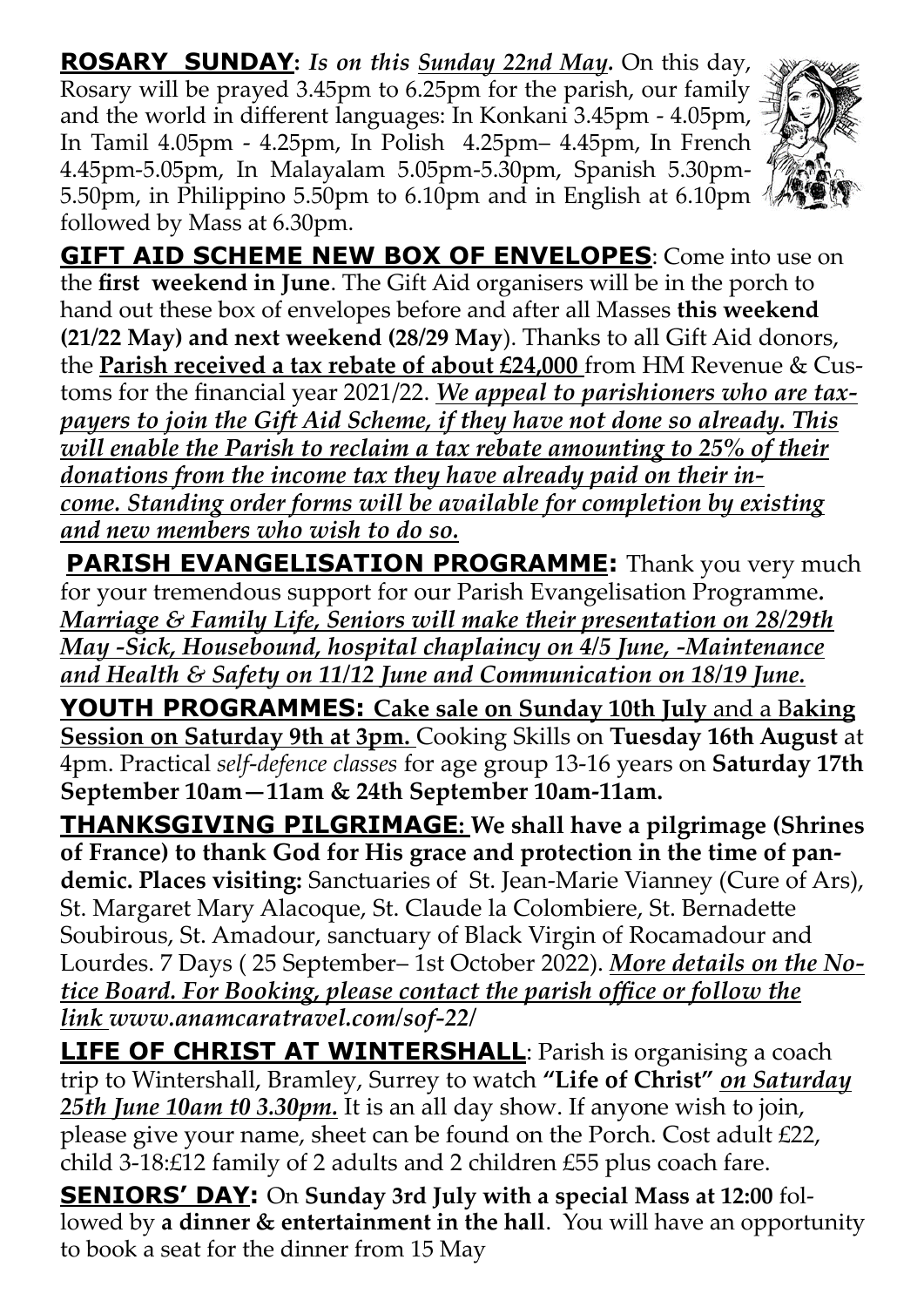**QUEEN'S JUBILLE CELEBRATION:** Social group is organising a garden party to mark Queen Jubilee. *Date: Thursday 2nd June 2pm-4pm & 4pm-6pm.* If you wish to join, please get ticket next weekend. Venue: Church Garden (if weather permits) or Parish hall (if it rains)

**THE SPIRITUAL FORMATION GROUP:** Thanks to all who joined for faith-sharing session on this Monday 16th May**, the next one is on Monday 13th June at 7.15pm in the Café.** You all are most welcome. **SPIRITUAL FORMATION GROUP:** Would like to invite *Spanish,* 

*Polish and French* to meet them on this **Sunday 22nd May after 10:30 am Mass in the main hall.**

**CELEBRATION OF MARRIAGES:** We will have a special **Mass on Sunday 12th of June 12:00 to celebrate Marriages.** You will have an opportunity to renew your Marriage Vows during the Mass. You are most welcome to invite your family and friends to this special occasion. **SPECIAL WEDDING** 



**ANNIVERSARIES**: Those who are celebrating their 1st, 10th, 25th, 40th, 50th or 60th plus Wedding Anniversary, please write your names on the sheet which can be found in the Porch. We will have a special celebration to mark your special anniversary on 12th June.

**TEA/COFFEE AFTER SUNDAY MASSES:** Please join for a Cup of Tea/ Coffee after the Sunday morning masses. It is an opportunity to meet other members of the parish family.

# **FOR YOUR DIARY**

# **PARISH ALTAR SERVERS & YOUTH DAY**: *Sunday 29th May 3pm.*  **FIRST HOLY COMMUNION***: Next Session-Saturday 11th June at 10:15am*

*in the Hall.* 

**YOUNG PEOPLES CONFIRMATION**: *Next Session-Saturday 28th May. At 11:15am in the Main Hall.* 

**YOUTH CHOIR PRACTISE:** *Saturdays at 4pm. Youth Choir will sing at 9am Mass on every other Sundays.*

**SUNDAY CATECHISM FOR CHILDREN**: A*t 10:30am Mass.* 

**BIBLE STUDY CLASSES**: *Thursdays at 7.15pm in the Café.* 

**CONFESSIONS:** *Saturdays 10.30am-11.30am & 5.45pm-6.15pm*

**50PLUS CLUB:** *Mondays from 12:30-2.30pm in the Café. All are welcome***.**

**PADRE PIO GROUP:** *1st and 4th Monday of month after evening Mass.* 

**ROSARY GROUP**: *Wednesdays after evening Mass.*

**LEGION OF MARY:** *Thursdays every week after evening Mass.*

**CHARISMATIC PRAYER GROUP**: *Tuesdays after 6.30pm mass*

**PARISH OPEN HOUSE:** *Fridays 4-6pm.*

**LIVE STREAMING OF MASS:** 9.30am on Mon–Sat and Sun at 12:00.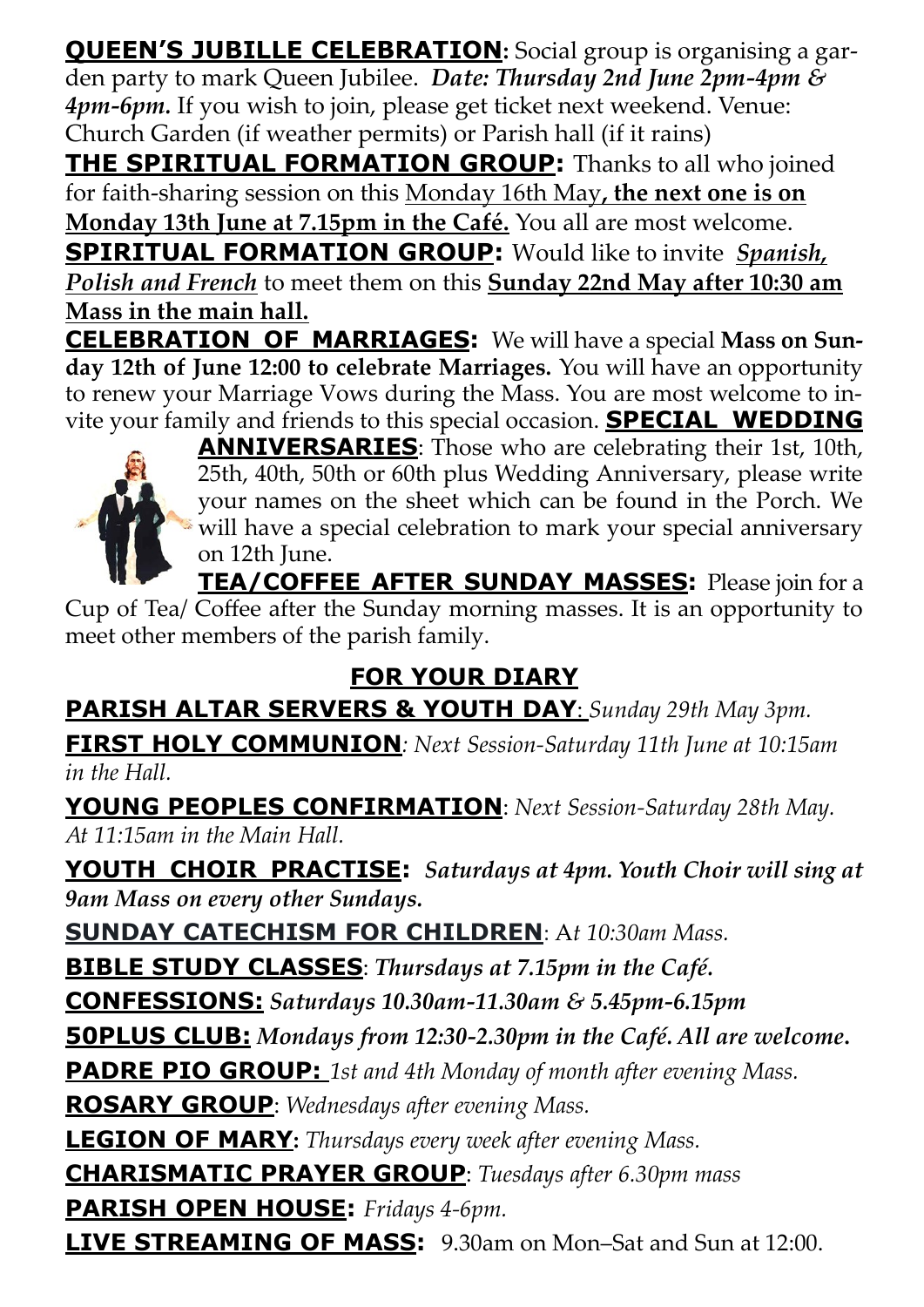**TO BAPTISE A BABY:** Please discuss with a priest during Parish Open House which is every Friday 4pm—6pm in the Parish Office.

**NEXT BAPTISM PREPARATION COURSE:** Is on Monday *30th May at 7.15pm in the Presbytery.*

**NEED TO SEE A PRIEST:** If you need to see a priest to sign a school supplementary form, discuss about baptism or wedding or a private matter, please come to the Parish Open House on FRIDAYS. No appointment needed.

**HOSPITAL VISITS:** If you or a family member are admitted to St George's Hospital and would like to see a priest, please contact Fr Mark Higgins, the hospital chaplain on 020 8725 3069. In an emergency, please ask the ward staff to contact the Catholic priest on call.

*For all those who are celebrating their birthday this week the Parish wishes you a Happy Birthday and we join you to give thanks to God for the wonderful gift of life to you & you a special gift to us. The Parish also wishes every blessing to all the couples who are celebrating their wedding anniversary this week.*



#### **PARISH PRAYER LIST**

Please remember in your prayers all those on our parish prayer list. **The Sick:** John McGrath, Pat Nolan, Norah Bolger, Anne Scanlon, Fortunata D'Souza, Nigel Searle, Fernando, Michael Andrade, Anastatsia Ogbonna, Tony Hardy, Esther Daley, Norman Mendonca, Irene Mendonca, Nino Abel, Albert Folvi, Marciana Tangcay, Geoff Blwyddin , Christina Grogan, Matilda Addison, Elizabeth Bosley, Frances Brady, Maureen Connelly, Paric Burke, Eli Lee Roberts, Daniel Bird, Shireen Doyle, Mark Sharkey, Tess Hill, Sheena Tighe , Carmel Sammons, Margaret Wood, Peter Hardy, Barbara Kelly. Mella Washington, Colleen Bowen, Lorraine, Herman Mendonca, Mario Iyacootee , Benito Fiorelli, Ann Schembri & Brenda Kavanagh.

**Anniversaries:** Charles Long, Jane Mary Naghten, Lindsay Wong, Antonio Carnevale, Charles Atiko, James Lyon, Norman Cox, Laurence Rafferty, Patrick Ryder, Maria Maharaj, Helena O'Connor, Dorothy Grimly, Mary Coull, Martha Fernandes, Christine Fagardo, Kenneth Rohan, Marguerite Migale, Margaret Hudson. **May they rest in peace – Amen.**

|           | 21st & 22nd May                                        | 28th & 29th May       |  |  |  |
|-----------|--------------------------------------------------------|-----------------------|--|--|--|
|           | LITURGICAL READERS (please collect a copy of the Rota) |                       |  |  |  |
| Sat 18.30 | <b>Mericel Austria Altea</b>                           | Mellesha Hayden       |  |  |  |
|           | Cid Altea                                              | Serene Agbagba        |  |  |  |
| 09.00     | <b>Pat Willis</b>                                      | Remo Manoharadas      |  |  |  |
|           | <b>Steve Robin Soosairaj</b>                           | <b>Jeanet Leyton</b>  |  |  |  |
|           | 10.30   Rose Adroa                                     | Sandra Brekalo        |  |  |  |
|           | <b>Francis Ikpoh</b>                                   | <b>Princess Ikpoh</b> |  |  |  |
| 12.00     | <b>Anthony Eze</b>                                     | Candice Aruajo        |  |  |  |
|           | Deuwayne Ikpoh                                         | <b>Marie Dick</b>     |  |  |  |
| 13:15     | <b>Sharon Fernandes</b>                                | Luiza Lobo            |  |  |  |
|           | <b>Callum Fernandes</b>                                | <b>Michael Lobo</b>   |  |  |  |
| 18:30     | Remija Mponzi                                          | Ivon Kandiah          |  |  |  |
|           | <b>Bernadette Rose</b>                                 | <b>Raphael Oapa</b>   |  |  |  |
| Cleaning  | Wk4: 23rd May $\omega$ 7pm                             | Wk1 30th May @ 10am   |  |  |  |
| Rota:     |                                                        |                       |  |  |  |